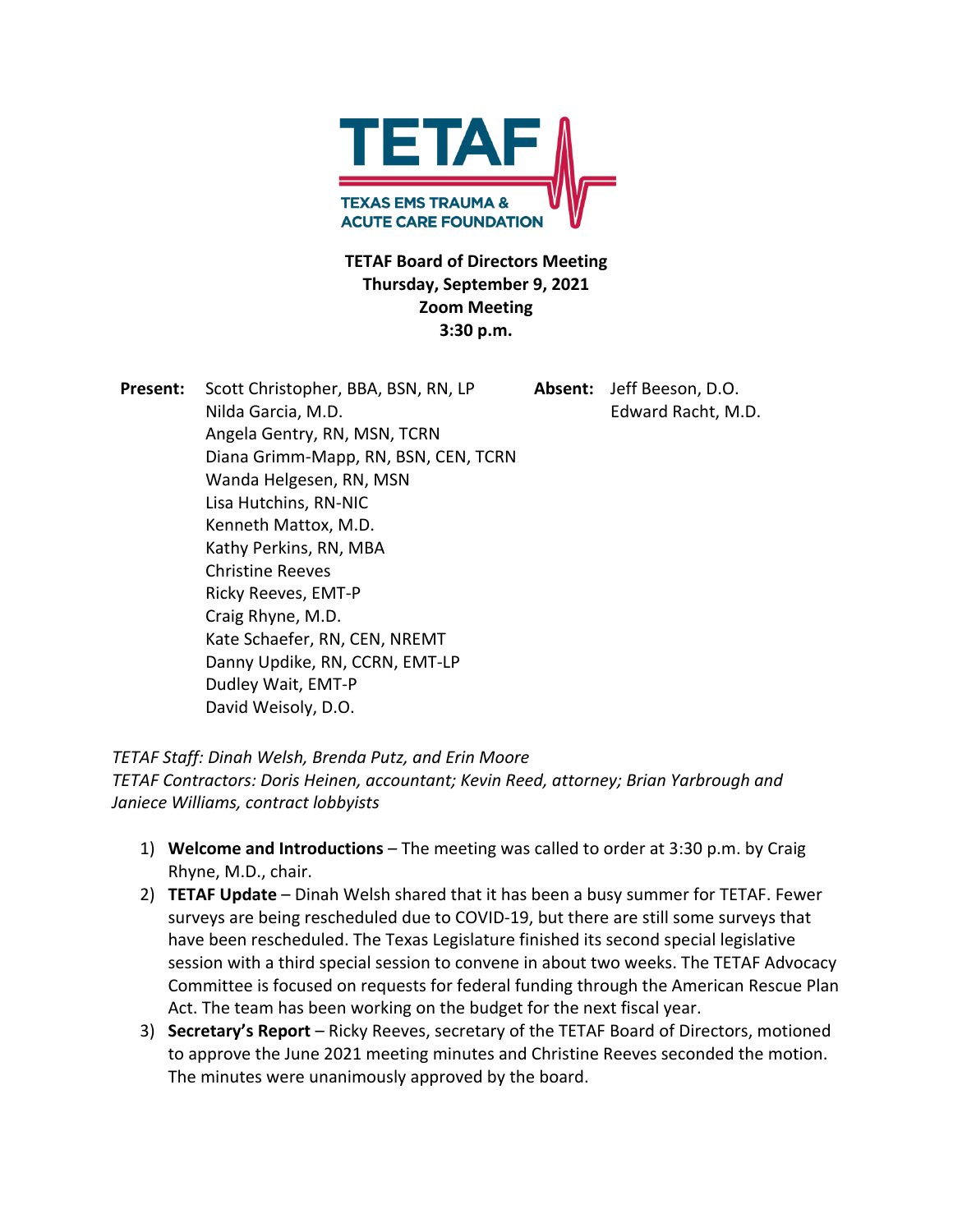4) **Treasurer's Report** – Kathy Perkins, treasurer, provided reports on TETAF's financial status from the previous fiscal year through July and on the upcoming fiscal year budget. During the Finance Report, Perkins stated a loss was projected; however, 225 surveys were completed which was more than the 211 budgeted. The year-to-date expenses were under budget by \$160,900 due to less travel. This resulted in the gross margin being greater by \$136,000. The year-to-date net income was \$297,000 greater than budgeted. May through July were good months. Perkins stated the only area of concern is the negative cash due to surveys that were not completed during the time frame anticipated. Perkins anticipates for this to improve. Perkins motioned to approve the Finance Report and Christine Reeves seconded the motion. The board unanimously approved the Finance Report. Perkins presented the proposed budget for the 2021- 2022 fiscal year (FY). Perkins stated during the FY 2020-2021, 220 surveys were projected, and 239 surveys were completed by the end of August. She credited the survey team for its great work. For the FY 2021-2022, 135 surveys are projected. Brenda Putz, vice president of operations, explained that the surveys for the maternal cycle were completed in June and the second cycle for neonatal is beginning. Putz explained that the state gave hospitals extended expiration dates of four and five years which affects TETAF's budget due to a lower number of perinatal surveys. Putz also stated that the Texas Department of State Health Services (DSHS) is making changes to contingency surveys. Dr. Kenneth Mattox asked about the \$150,000 in excess money over budget and inquired about suggestions for ways to use this money. Perkins stated that nothing could be done with the money at this time. Scott Christopher inquired if TETAF was seeing any hospitals that needed to be resurveyed due to a change in ownership. Putz stated it has slowed, but there were several a few years ago. Perkins continued the proposed budget discussion explaining that revenue will drop by about \$700,000 due to fewer surveys, but the costs to perform surveys is also reduced since there will be fewer surveys. The net revenue is projected to be minus \$247,000. Perkins stated the staff has significantly reduced operating expenses. Additionally, a RN position that has been planned is not in the budget. Survey fees were raised by approximately 20% overall. Dinah Welsh explained the staffing changes that have been made in the past year and that the accounting duties are now handled in-house instead of contracting those duties. Perkins stated the Finance Committee is discussing cash reserves and how much should be needed. Dr. Mattox asked if the board should discuss increased budget items from the state during a special session. Dinah Welsh stated that the TETAF Advocacy Committee has not gone to the legislature to request funding for TETAF but is working on funding requests for federal funding for the Regional Advisory Councils (RACs). Perkins responded with an additional question inquiring if there was anything else TETAF could do for revenue. Welsh stated that TETAF submitted a proposal this year to conduct trauma surveys in Georgia, but TETAF was not selected. She stated there could be potential to survey in other states. Wanda Helgesen recommended that the board should continue to think about potential opportunities. Perkins motioned to approve the proposed FY 2021-2022 budget and Dr. David Weisoly seconded the motion. The board unanimously approved the FY 2021-2022 budget.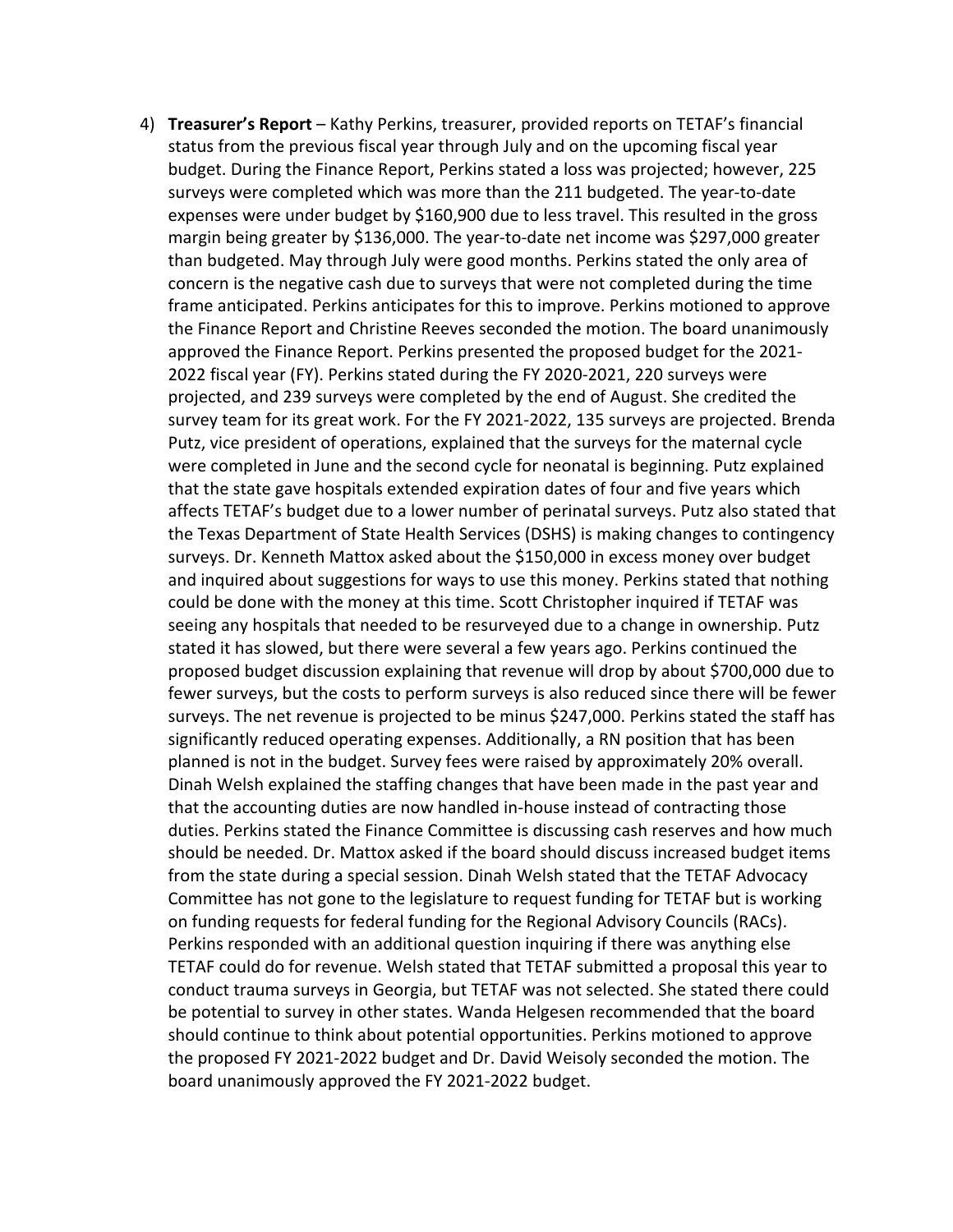- 5) **Advocacy Committee Report** Wanda Helgesen, chair of the TETAF Advocacy Committee, introduced Brian Yarbrough of Erben and Yarbrough. Yarbrough stated that during the third special legislative session, there will be opportunity to request funding through the American Rescue Plan Act (ARPA). The TETAF Advocacy Committee met last week to determine what is the appropriate ask, including the potential for any uncompensated funds, disaster funds, and data registry.
- 6) **TETAF Survey Service Line Report** Brenda Putz, TETAF vice president of operations, stated that the trauma survey service line continues to experience a few post-COVID issues with survey scheduling. TETAF is working with those hospitals and encouraging them to move forward to meet the survey deadline. TETAF does have virtual survey options but encourages in-person surveys as long as they meet COVID protocol guidelines. The stroke surveys continue to be only a few. The new stroke rules will make a shift to Acute Stroke Ready designation that will result in some changes in the process that will ultimately be a benefit to hospitals and patients. Putz stated the second neonatal cycle is going well. TETAF continues to quality assure survey reports. There are a handful of maternal contingency surveys taking place. Putz wants to promote more of our consultation surveys, especially for surveys that need additional support. Putz stated that TETAF is proud for exceeding projections for surveys. Putz stated that the survey scheduling team and business administrator team has worked hard to improve customer service and survey coordination. TETAF continues to get high satisfaction rates from customers in the 97-98% range. In education, TETAF completed another virtual Hospital Data Management Course (HDMC) during the summer and has another one scheduled in November. Putz stated that TETAF also completed a Trauma Activation Billing Course that was offered virtually with more than 125 in attendance. TETAF also sponsored continuing education for Regional Advisory Council (RAC) H. Putz shared that TETAF will conduct a trauma surveyor training tomorrow with eight surgeons and five nurses. Dr. Mattox congratulated TETAF for its great work in the survey service lines. He added that COVID centers are appearing in Houston. He stated it would be wise to discuss a potential survey option for COVID long-haulers. Dr. Rhyne stated there must be regulations and rules to survey against that would be a single standard to measure the centers. Scott Christopher agreed there may be opportunity there. Kevin Reed, TETAF attorney, mentioned there may also be an opportunity in future legislative sessions to discuss centralized transfer, especially in rural areas. Dr. Rhyne mentioned some rural hospitals in West Texas have done a tremendous job of stepping up their clinical capabilities in the past year to meet the health care needs of rural residents.
- 7) **Texas Intermittent Auscultation Collaborative Report** Brenda Putz shared that TETAF and Texas Perinatal Services continues its work on a grant funded project from the Yellow Chair Foundation with the Institute for Perinatal Quality Improvement and Primary Maternity Care to bring intermittent auscultation education and development to Texas hospitals. There is some interest from Texas hospitals. The collaborative received an extension on the project deadline due to COVID.
- 8) **Texas Trauma Quality Improvement Program Collaborative (Texas TQIP) Report** Lori Robb, Texas TQIP co-administrator, shared that Texas TQIP did not meet in August for the third quarter. The Texas TQIP coordinator remains vacant and needs to be filled to